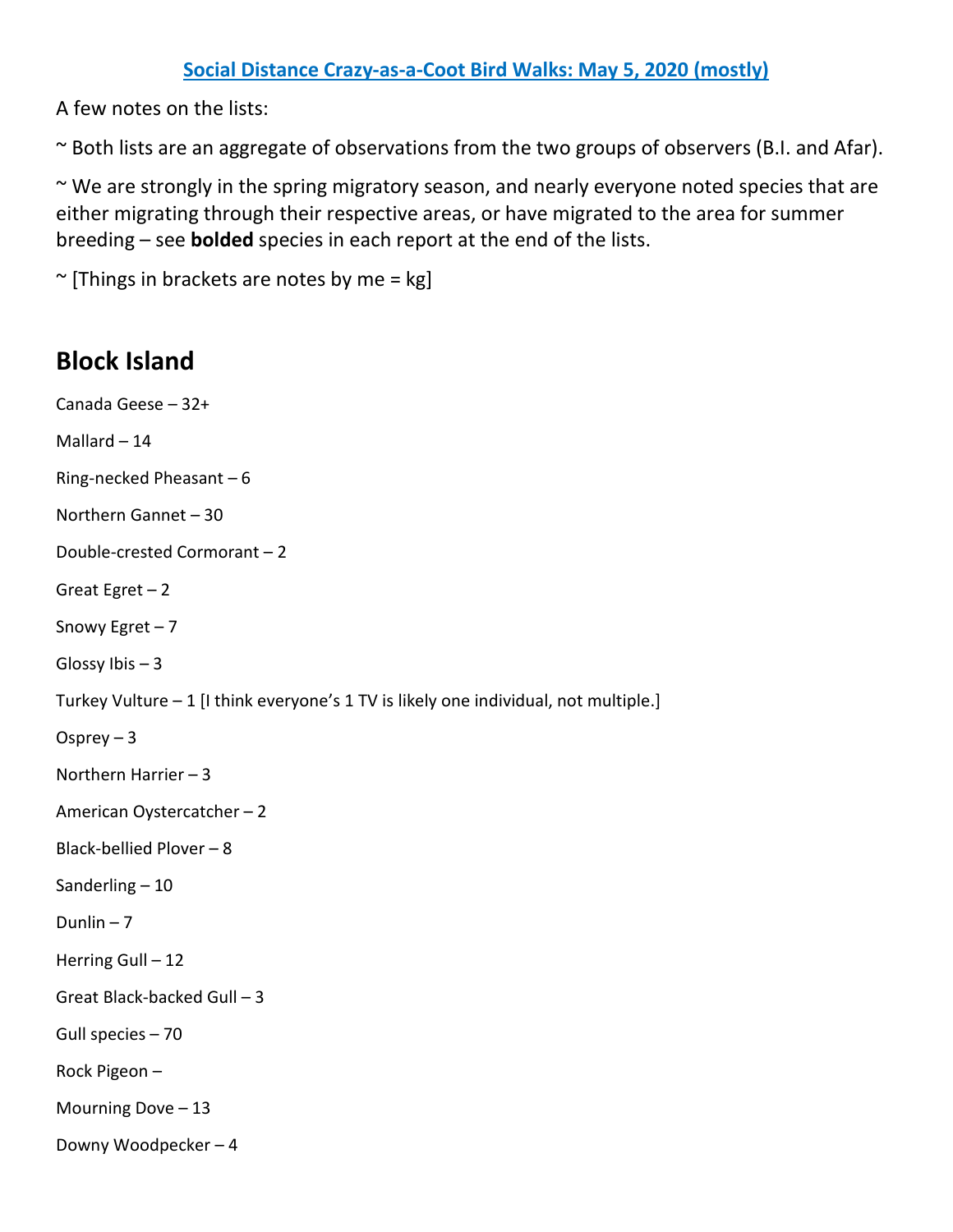Woodpecker species – loud – 1 Merlin  $-1$ Eastern Kingbird – 2 Blue-headed Vireo – 1 Blue Jay  $-11$ American Crow – 37 Fish Crow – 4 Tree Swallow – 28 Bank Swallow – 11 Barn Swallow – 11 Black-capped Chickadee – 6 Carolina Wren – 10 Blue-gray Gnatcatcher – 2 American Robin – 80 Gray Catbird – 11 Brown Thrasher – 1 Northern Mockingbird – 1 European Starling – 9 Cedar Waxwing – 1 Black-and-white Warbler – 1 Yellow Warbler – 5 Black-throated Blue Warbler – 1 Myrtle Warbler – 16 (a.k.a. Yellow-rumped) Rufous-sided Towhee – 14 Chipping Sparrow – 3 Song Sparrow – 14 White-throated Sparrow – 1 Sparrow species – 1 [LBJ/little brown job] Northern Cardinal – 29 Rose-breasted Grosbeak – 3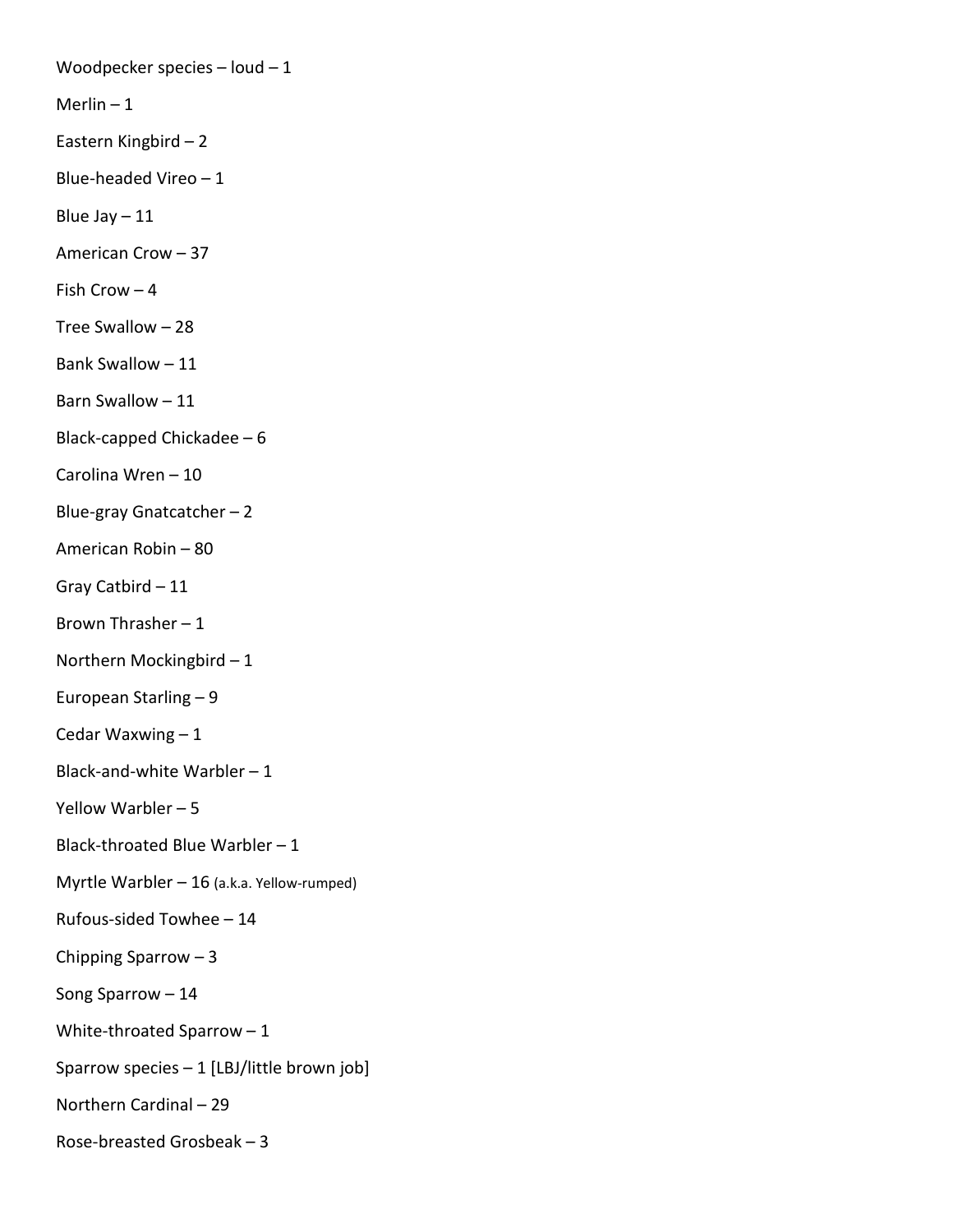Bobolink – 1 Red-winged Blackbird – 67 Common Grackle – 23 Brown-headed Cowbird – 22 Baltimore Oriole – 3 House Finch - 12 American Goldfinch - 73 House Sparrow  $-27$ , eggs  $-5$ 

**From Afar** Narragansett, RI; Portland, CT; Cambridge, MA; Great Gull Island, New York; Delray Beach, FL; near St. Croix River, WI; Eugene and Roseburg, OR; Seattle WA; Sedbergh, England; Edinburgh, Scotland; Norway.

\*=European species. When I was sure that the species are the same in both the Old and New World (ex. Mute Swan) I did not distinguish as \*European. However, when the bird seems to be the same, I assumed the species might be different based on location and therefore indicated that it was the European species: for instance Coot and Moorhen. And, in Europe there are several types of crows (Hooded Crow, Carrion Crow, Jackdaw and Rook) – but not American Crow as we in the U.S. know it. Happy to be corrected and enlightened further.

Canada Goose – 26 Mute Swan – 2 Wood Duck – 6 Mallard  $-30$ Hooded Merganser – 7  $*G$ oosander – 1 Ring-necked Pheasant – 2 Great Blue Heron – 20+ Turkey Vulture – 6 Red-tailed Hawk – 1  $*$ Coot – 1 \*Moorhen – 5 Gull species – 8 Terns, mixed species – 27,000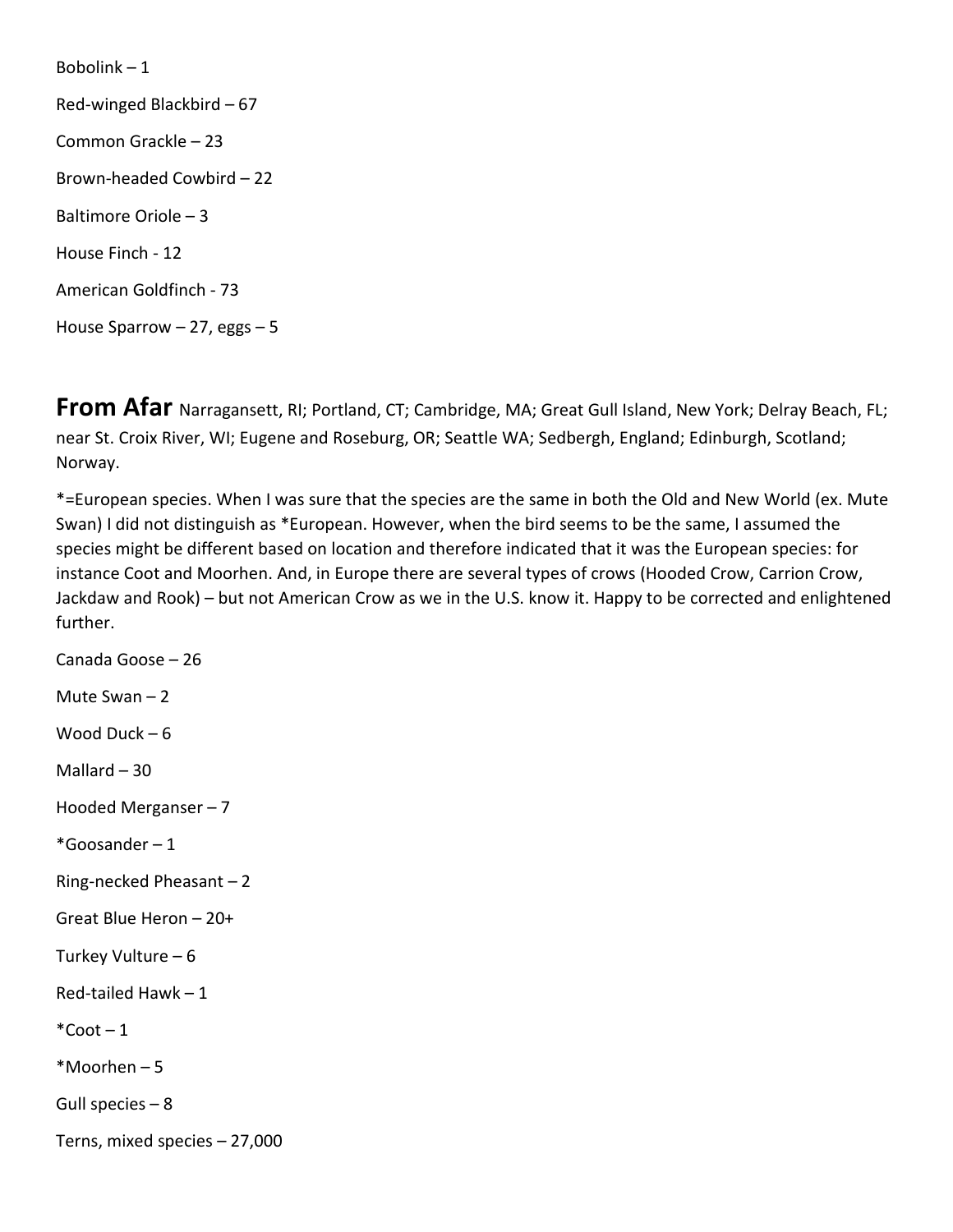Rock Dove, a.k.a. Pigeon – 3 Mourning Dove – 14+ \*Tawny Owl / Kattugle / Cat owl – 1 Barred Owl - 1 Chimney Swift – 10+ Anna's Hummingbird – 2 Belted Kingfisher – 2 Red-bellied Woodpecker – 1+ Downy Woodpecker – 6 Acorn Woodpecker – 2 Woodpecker species – 1 Northern Flicker – 1 Great-crested Flycatcher – 2 Eastern Kingbird - 2 \*Wagtail (Linerle) – 2 Blue Jay  $-5$ Stellar's Jay – 5 Western Scrub-jay – 2 \*Crow species – 2 American Crow – 21 Common Raven – 2 Purple Martin – 2 Tree Swallow – 10+ Barn Swallow – 32 Black-capped Chickadee – 10 Tufted Titmouse – 3 Bush Tit  $-2$ White-breasted Nuthatch  $-1$ House Wren – 4 Carolina Wren – 3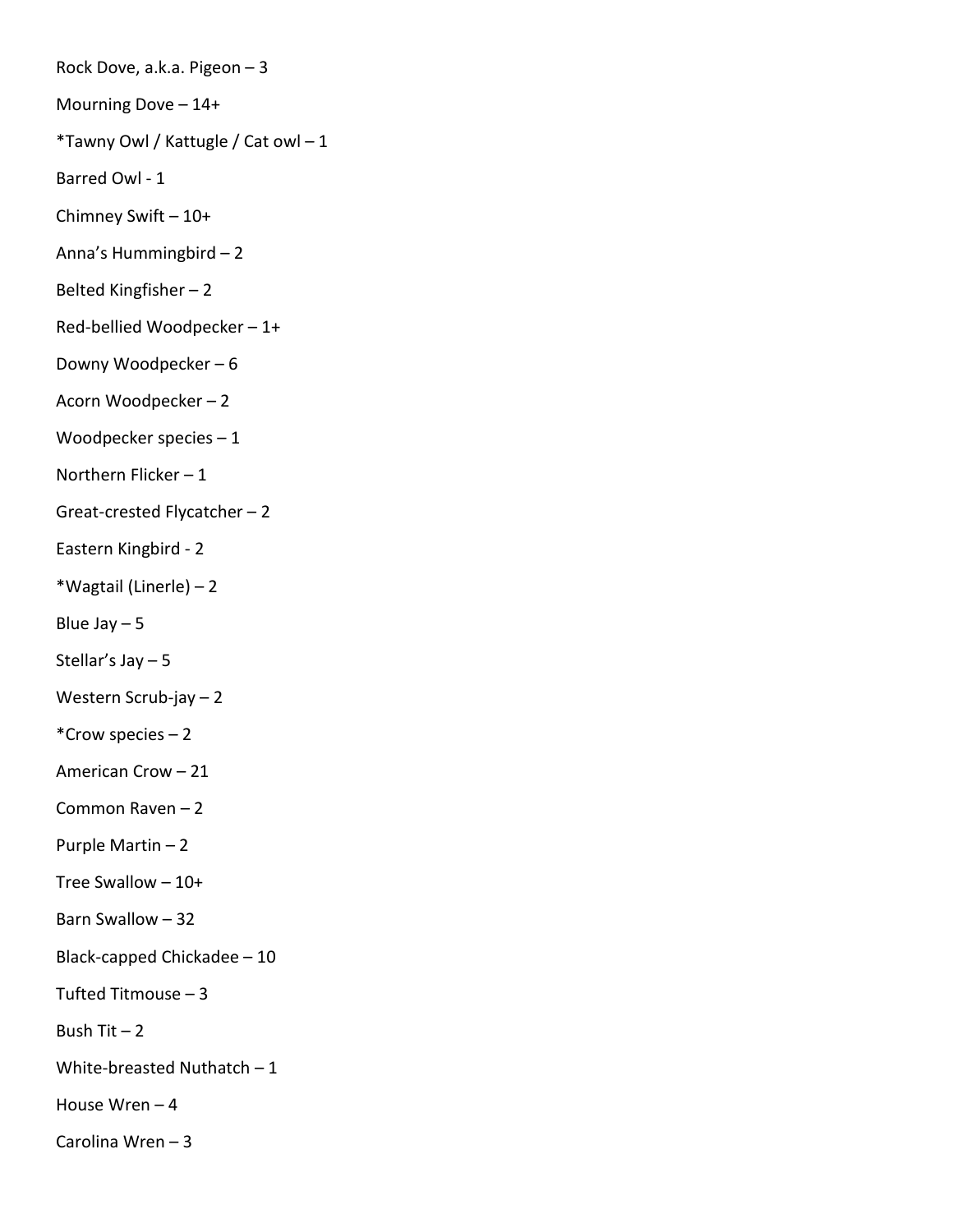- Eastern Bluebird 2
- Wood Thrush 2
- American Robin 9
- \*Song Thrush 1
- Gray Catbird 25+
- Northern Mockingbird 5
- European Starling 12
- Cedar Waxwing 6
- \*Blackcap Warbler 1
- Blue-winged Warbler  $-1$
- American Redstart 3
- Yellow Warbler 8
- Wilson's Warbler 1
- Spotted Towhee 1
- Field Sparrow 2
- Song Sparrow 16
- White-crowned Sparrow 5
- Sparrow species 1 [LBJ/little brown job]
- Oregon Junco 1
- Northern Cardinal 4
- Rose-breasted Grosbeak 2
- Black-headed Grosbeak 2
- Eastern Meadowlark 6
- Common Grackle 4
- Boat-tailed Grackle 8
- Orchard Oriole 1
- Baltimore Oriole 2
- House Finch 5
- American Goldfinch 4
- House Sparrow 2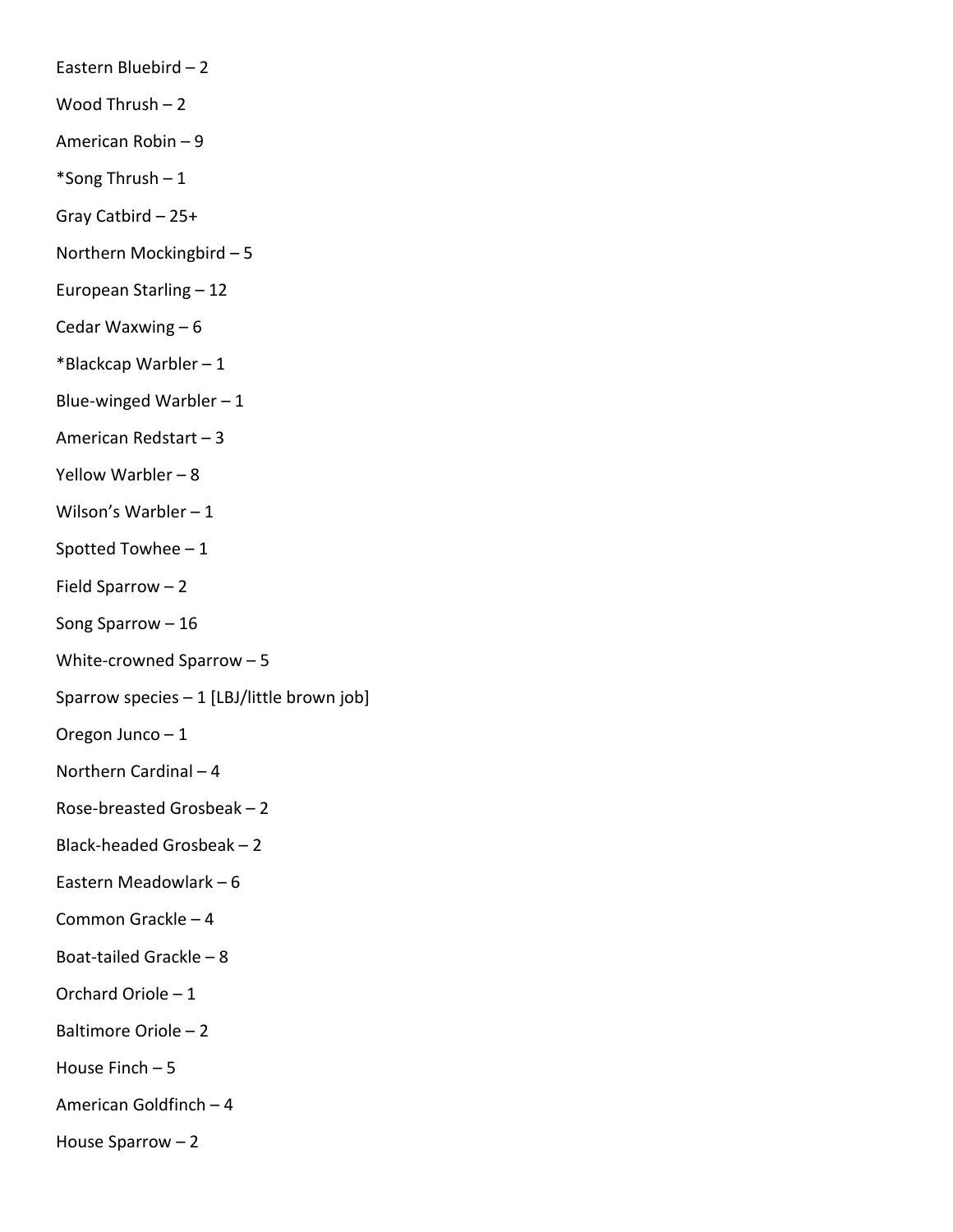**Amy Keeler**: All day birdwatching Mitchell La, Center Rd., and Lakeside. A lot of action today !! 1 Pheasant, 2 Yellow Warbler, 1 Eastern Kingbird, 28 Tree Swallows, 13 Robins, 7 Grackles, 13 R W Blackbirds, 1 Great White Heron [Great Egret], 4 Carolina wren, 2 Blue Jays, 2 Cardinals, 8 Starlings, 2 Song Sparrows, 12 House Sparrows, 2 House Finch, 8 Gold Finch, 1 Osprey (fishing at Seneca Swamp), 65 Herring and Black Back Gulls ( Fresh Pond ), 2 Fish Crow, **1 Black-and-White Warbler**, 2 Chickadee, 7 Mallard Duck( hanging around chicken coop), 5 American Crow, 8 Cowbird, 1 Northern Harrier, 1 Turkey Vulture, 2 Catbird, 3 Mourning Dove, 17 Canada Geese, 1 Downy Woodpecker, 2 Towhee, 2 Yellow Rump Warbler.

**Cathy Joyce & Nigel Grindley**: Our bird report for today, observed around our yard [off Cooneymus Rd. & near Wardens' Pond] plus a brief walk down Cooneymus to the swamp. Canada Geese - 2 family groups (i) 2 adults plus 6-8 goslings (ii) 3 adults with 1 gosling, Double-crested Cormorant – 2, Turkey Vulture – 1, Great Black-backed Gull – 2, Mourning Dove – 1, Blue Jay – 2, American Crow – 11, Bank Swallow – 1, Barn Swallow – 2, Black-capped Chickadee – 2, Carolina Wren - 2 (seen), American Robin – 8, Gray Catbird – 1, European Starling – 1, Eastern Towhee – 1, Song Sparrow – 10, Northern Cardinal – 3**, BOBOLINK – 1**, Red-winged Blackbird – 35, Common Grackle – 7, Brown-headed Cowbird – 3, House Finch – 3, American Goldfinch – 7, House Sparrow – 2.

As an aside, yesterday we saw a Black & White Warbler, a Yellow Warbler and an American Kestrel (plus several Myrts and Tree Swallows in full breeding splendor) mostly around the Hodge Preserve. We hope you had some great banding can't wait to hear what you got!

**Chris Littlefield**, May 7: Saw [Northern] **Gannets** of the southeast this am. Not a ton, maybe 30, but definitely looked like they were working a baitball. Also, heard a weird croaking call here at the farm a little while ago, I have heard it a few times before. I think it is a bird but I have no idea which one.

**Curt Milton**, Seattle WA. Good afternoon! Here is my first batch of birds for today. Thinking I'll take a walk after lunch and look for the Stellar's Jay I saw the other day near Lake Union. Weather: It's a beautiful day, clear and sunny with just a bit of wind. Temperatures are in the low 60s right now and expected to hit upper 60s by the end of the afternoon. And here are the birds! Rock pigeons: 3, Robin … numerous, Crow … numerous, Junco: 1, **Anna's Hummingbird: 2**, House finch: 3, House sparrow: 2 … male and female, Gull: … numerous, Bushtit and also a nest, Starling:2, Song sparrow … numerous, Barn swallow: 2, White-crowned sparrow: 3, Possible American goldfinch male. I'd love to be sure on that goldfinch. It was in the park where I photographed the female on Sunday so … I may swing back there. I can hear tons of birds in the trees but ... who put all those leaves in my way?  $\odot$  That's it for now! [Numerous = 5, kg]

And a few more from the afternoon's perambulation: Steller's Jay's: 2, 7 adult Canada geese and 7 goslings, Mallard, Wilson's warbler. Is it cocktail hour yet?  $\mathbb{R}$   $\odot$  [https://www.allaboutbirds.org/guide/Annas\\_Hummingbird](https://www.allaboutbirds.org/guide/Annas_Hummingbird)

**Debbie Martin**, my driveway off Graces Cove Road, 3:00 to 7:00p.m.: **6 towhees**, 3 cardinals , 2 pheasants.

**Ellen Davis**, Delray, FL - Well, it's become very evident that either the shore birds have flown north or they are self quarantining. The beach, closed to the public, was clear of any birds. Not even a gull was in sight. I did spy several turtle nesting areas that have been marked off so as not to be disturbed. I hear that there are more nests this year than in the recent past. Perhaps it's because of the lack of activity on the beaches? As my bird list is small, I've included some other natural observations. Hope everyone's doing well. This is always a lot of fun. Birds 5/5/20: Crow- 4, **Purple Martin - 2** (I thought they were swallows of some kind but when I looked them up, I think they are martins. Thoughts?), Common Grackle – 4, Mockingbird – many [5], Sparrow -1, Boat tailed grackle (male and female) – 8, Cardinal male 1, Mourning dove 4, Turtle nests – 3, Magnolia and camellia (so fragrant!) in bloom.

**Elliot Taubman**: "Crazy Response. Breezy Point: Instead of the usual birds, marsh hawks and herring gulls, had Some infrequent guests, 1 male cardinal, 2 female cardinals, Unusual sparrow possibly seaside sparrow, **3 Goldfinches**. Fast bird small that went by so fast could not see maybe junk. Male ring-necked pheasant. Hopefully we can do group soon.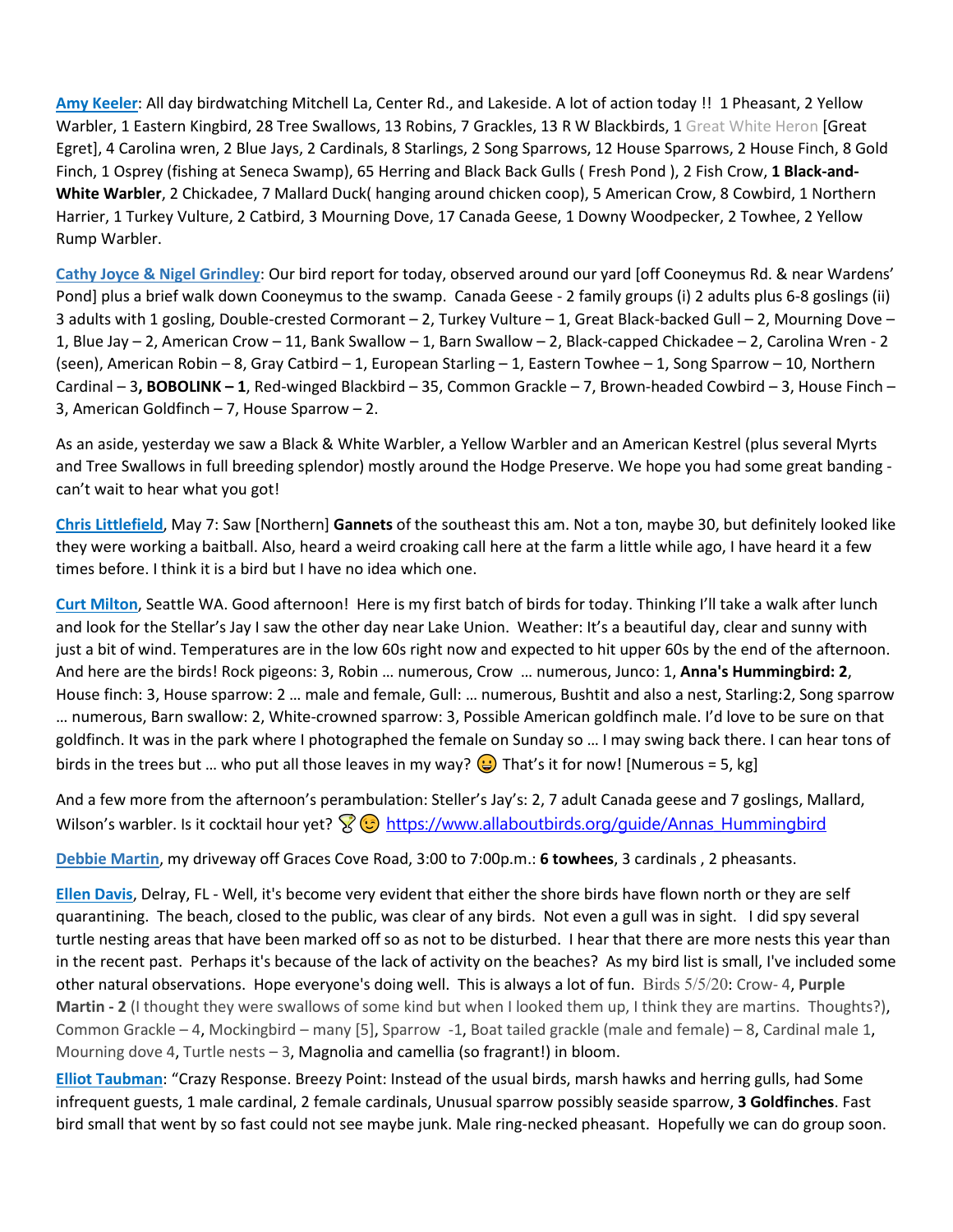**Elspeth Crawford**, Edinburgh, Scotland - This morning [5/8] I took my daily exercise by cycling to Blackford Pond - about 15 minutes south of where I live, by bike mostly downhill, and I do not go often as the return is of course mostly uphill. However, this morning after I parked the bicycle and walked all the way round the pond I thought of you, and wished I had a better camera. First off - **a Coot**, then a [Mute?] swan couple, one on the nest in the island in the middle that I could see clearly but does not show on photos, the other swimming lazily around. Lots [7] of mallards and a few [3] gulls, and several [5] moorhens. I think a couple of those were young, as they seemed much smaller and fluffier than the one that was by the pond edge, but were way out in the middle beyond the camera capability. Eyes are better - you know you taught me ways to look. Happy birding to all coots.

**Erica Anderson**, Eugene, OR - One of the song sparrows was feeding it's fledge who had the cutest short tail and most annoying buzzy whine for more food as the flitted through the underbrush. The tree swallows are flying great circles around the fields and each other. The bushtit is still feeding its chicks in its nest. The turkey vultures roost in some trees at one end of our road and in the woods on the other side. The geese swimming across the river in a line, probably headed to the neighbor who feeds them and the flicker is drumming on my metal chimney, the vent covers on the house and today the plastic skylight on the porch. He must be getting desperate. My list: Stellar Jay 5+, Song Sparrow 5+, Tree Swallow 5+, **Black-Headed grosbeak 2**, Bushtit 1, Black capped Chickadee 5, Turkey Vulture 3, Goldfinch - male 3, Canada Geese 2 adult, 7 goslings, Belted Kingfisher 1, Northern Flicker Male 1. [https://www.allaboutbirds.org/guide/Black-headed\\_Grosbeak/overview](https://www.allaboutbirds.org/guide/Black-headed_Grosbeak/overview)

**Faye Benedict**: From my bird walk at Lone today - on the veranda! Dug out my good camera (but without a long enough lens) to try to get you a usable pic of the **Linerle** (wagtail) who kept me company at sundown. I suspect they are nesting in my old wall. Very common migrants that came back a week or so ago, they are super sweet, friendly birds that flit around catching flies. Also: 1 song thrush looking for worms, 1 cat owl (kattugle) [Tawny Owl] in the forest, 2 crows courting. This list is neither diligent nor complete, just a sampling of some of the birds I am able to identify with any certainty. You must be getting tons of birds on BI now. [https://www.youtube.com/watch?v=4ZldF\\_L7chw](https://www.youtube.com/watch?v=4ZldF_L7chw)

**Gail & Shorty Cahill**: Monday May 4th I know not the bird walk day but saw an Oyster Catcher down at the North Light on the beach right before the parking area. Just fun to see! Tuesday May 5th A mixed day of chores didn't do an actual walk. [Chore-birding] 2 crows (large) in a nest in one of the trees on the dump road just up from the entry to the transfer station. Home: **1 Rose-breasted Grosbeak**, 20 Goldfinch, 1 Osprey, 5 House Sparrow eggs in a nest on the ground next to a little Maple tree that is fenced in, 1 House Sparrow, 6 Cowbirds, 1 Catbird, 6 Robins, 1 Cardinal. Bike Ride from home to Airport and back: 2 Robins, 5 Gulls, 3 Red-winged Black Birds, 1 Blue Jay.

**Heather Hatfield**: ~ My house, Old Town Rd.- 2 Blue Jays, 11 Cardinals, 6 Common Grackle, 7 RW Blackbird, 9 Goldfinch, 7 House Finch, 2 Rose breasted Grosbeak, 9 House Sparrow, 3 Baltimore Oriole, 1 Towhee, 2 Mallards, 1 White throated sparrow, 3 BC Chickadee. ~ Dunn's Cartway- 10 Robin, 7 Goldfinch, 2 song Sparrow, 2 Crows, 1 C Grackle, 3 are Blackbird, 1 Brown Thrasher, 4 Mourning Doves, 3 BC Chickadee, 1 Harrier, 1 Downy woodpecker, 1 Towhee, 1 Yellow Warbler. ~ West Side Rd. - 1 Cedar Waxwing. ~ Maze- 1 Turkey Vulture, **1 Blue headed vireo**, 2 Blue gray Gnatcatchers, 2 Cardinal, 1 Black-throated Blue warbler, 4 BC Chickadee, 13 Myrtle Warblers, 2 Yellow Warblers, 1 Carolina Wren. A great day.

**Helen Hays**, NYC & Great Gull Island: "The **Terns** are back! On Wednesday, May 6th Captain Main and his son estimated that 27,000 terns were feeding near Great Gull Island." [http://www.greatgullisland.org/Main\\_Page.html](http://www.greatgullisland.org/Main_Page.html)

**Judy Gray**: Bird sightings for our virtual *Crazy as a Coot* walk, May 5, 2020. I live at the very end of Sands Pond Road, on "the plains." 5/4/2020 @6pm, **1 osprey** - hovering over a pond near painted rock. 5/5/2020: 1 Harrier [a.k.a. Marsh Hawk] - cruising our yard (9am), 1 chickadee - Sands Pond Road (3:30pm). Yard Count at around 4pm: 1 osprey - cruising our yard (maybe the same one, since we are near painted rock?), 8 crows - our regulars, ~12 robins - our regulars but they were busy moving around so tough to count, 1 barn swallow, 4 herring gulls, 1 great black-back gull.

**Kim Gaffett**, Loose birding between Lapham house at Clay Head and home off CT. Ave., including a stop at Andy's Way. 3 Canada Geese, 5 Mallard, 2 R-N Pheasant, 4 Mourning Dove, 1 A. Oystercatcher, 8 Black-bellied Plover, 10 Sanderling, **7**